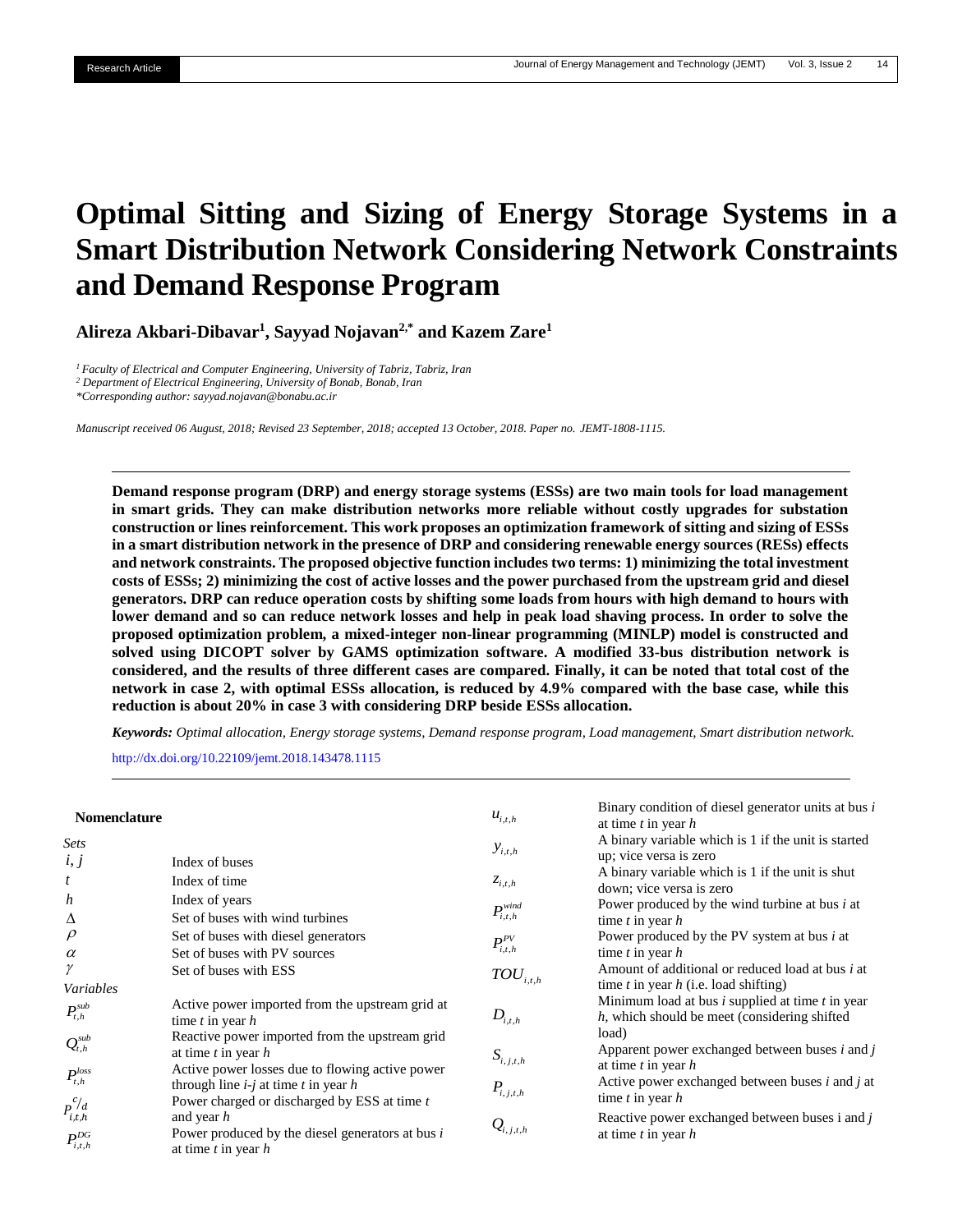| $V_{\scriptscriptstyle i,t,h}$      | Voltage amplitude at bus $i$ at time $t$ in year $h$                     |
|-------------------------------------|--------------------------------------------------------------------------|
| $\delta_{i,t,h}$                    | Voltage angle at bus $i$ at time $t$ in year $h$                         |
| $SOC_{i,t,h}$                       | State of charge of ESS at bus <i>i</i> at time <i>t</i> in year <i>h</i> |
| Cess                                | Nominal ESS capacity installed at bus i                                  |
| $Pess_i$                            | Nominal ESS power installed at bus i                                     |
| Parameters                          |                                                                          |
| Power system                        |                                                                          |
| $S_{i,j}^{\max}$                    | Maximum capacity of apparent power flow at<br>line $i-j$                 |
| $P_{sub}^{\max}$                    | Rated active power of upstream grid's<br>transformer                     |
| $\mathcal{Q}^{\max}_{\textit{sub}}$ | Rated reactive power of upstream grid's<br>transformer                   |
| $Z_{i,j}$                           | Line impedance amplitude (between buses $i$ and<br>j)                    |
| $G_{i,j}$                           | Line conductance amplitude (between buses $i$<br>and $\hat{i}$ )         |
| $\theta_{i,i}$                      | Line impedance angle (between buses $i$ and $j$ )                        |
| $P_{i,t,h}^{load-DRP}$              | Active load at bus $i$ at time $t$ in year $h$                           |
| $\mathcal{Q}_{i,t,h}^{load}$        | Reactive load at bus $i$ at time $t$ in year $h$                         |
| $DR^{max}$                          | Percentage of customers who participated in<br>DRP                       |
| Renewable resources (PV and Wind)   |                                                                          |
| $PV^{cap}$                          | Rated power of PV installed at bus i                                     |
| TA,                                 | Time availability of PVs at time t                                       |
| $P_{wind_i}^{max}$                  | The maximum rate of the wind turbine at bus i                            |
| $V_{C-I}$                           | The cut-in speed of wind turbines                                        |
| $V_{C-O}$                           | The cut-out speed of wind turbines                                       |
| $V_{R}$                             | The rated velocity of wind turbines                                      |
| $V_{wind_t}$                        | Wind velocity at time t                                                  |
| ESS parameters                      |                                                                          |
| $SOC_{\min_i}$                      | Minimum SOC of ESS                                                       |
| σ                                   | A constant value related to the minimum<br>capacity of SOC               |
| λ                                   | A constant value related to power charge and<br>discharge of ESS         |
| η                                   | Charge or discharge efficiency of ESS                                    |
| Diesel generator                    |                                                                          |
| $a_{g}$ , $b_{g}$ , $c_{g}$         | Diesel generators' cost coefficients                                     |
| $P_{DG_i}^{max}$                    | Maximum limit of power production by the<br>diesel generators            |
| $P_{DG_i}^{\min}$                   | The minimum limit of power production by the<br>diesel generators        |
| UR,                                 | Ramp up rate of diesel generators unit at bus $i$                        |
| $DR_i$                              | Ramp down rate of diesel generators unit at bus $i$                      |
| $UT_i$                              | Minimal up time of diesel generators unit at bus i                       |
| DT,                                 | The minimal downtime of diesel generators unit<br>at bus <i>i</i>        |
| <i>Economic parameters</i>          |                                                                          |
| $Cost_{inc}$                        | The investment cost of ESSs capacity                                     |
| $Cost_{ln.P}$                       | The investment cost of ESSs power                                        |
| $Cost_{up}$                         | The cost related to buying energy from the<br>upstream grid              |

| $Cost_{DG}$   | The cost related to buying energy from<br>dispatchable DG units |
|---------------|-----------------------------------------------------------------|
| $Cost_{loss}$ | Loss payment cost                                               |
| OPC           | Operational cost                                                |
| EIC           | <b>ESS</b> investment cost                                      |
| $\pi_{t,h}$   | Energy price at time $t$ in year $h$                            |
| $CF_{h}$      | Cost factor in year h                                           |
| p             | Inflation rate                                                  |
|               | Interest rate                                                   |

## **1. Introduction**

The subject of active distribution system (ADS) or smart grid (SG) is used to refer to some kinds of intelligent electrical networks that consist of different types of energy generation resources (including RESs), communication infrastructures, smart meters, active or dispatchable loads and responsible demands, various types of ESS technologies and plug-in electrical vehicles (PEVs) [1-3]. ESSs are introduced as complementary devices in the SGs to manage the uncertainty of RESs output and improve power imbalance, power quality, reliability, and stability. There is various kind of ESSs may be used in the networks according to their characteristics [4].

The uncertain nature of RESs may lead to 1) deviation of voltage profile, 2) increasing of lines current over the limits, 3) disturbance of local voltage and 4) power production with high uncertainty which reduces system's reliability and increases the outages. The main idea behind storage is that these devices at the off-peak times (when the generation is more than demand) appear as passive loads and absorb excess power just like an active power cavity so by consuming extra power becomes overvoltage barrier; on the contrary, it can free up the stored power in a high-capacity mode at peak times. Ref. [5] represents the effects of ESS integration on power system flexibility and ramping capability with considering wind generation units. In deregulated power markets, the participation of ESS units in energy or ancillary services can be valuable for the private owners of such devices [6]. Resilience enhancement is achieved through optimal management of battery ESSs in [7].

Moreover, DRPs are other essential load management tools in SGs introduced recently in power systems and have attracted much attention. DRPs are applied to shift a specified amount of load at peak times to the other off-peak times in order to flatten the load curve or curtail unnecessary loads [8]. DRPs can help to moderate price spikes in the power market [9]. DRPs also help in peak shaving processes that can postpone highly cost investments for the construction of power plants or lines reinforcement [10]. Ultimately, they are complement tools for RESs to encounter with uncertainties and reduce the discarded power production [11]. Different types of DRP are introduced and analyzed by paper [12]. One of the most used DRP is Time of Use (TOU) based program, in which only some percentage of load would be curtailed at peak hours and will be shifted to off-peak times in order to make sure that the generation will be economical at that times [13].

For sum up, ESS and DRP utilization in power systems can achieve more benefits, such as peak load management, reliability enhancement, phase balancing, RES curtailment reduction, uncertainty management, etc. In order to achieve the mentioned benefits and given the high capital cost of ESSs and for considering economically viable, an optimal allocation which includes sitting and sizing of ESSs in microgrids or smart distribution networks is a crucial decision. In [14], optimal power flow (OPF) calculation is mentioned as a fundamental optimization tool for the operation and planning of SGs and power systems. So in this work, an ACOPF is proposed to create an optimization framework, in which optimal location and size of ESSs as well as optimal scheduling of ESS, DG units and power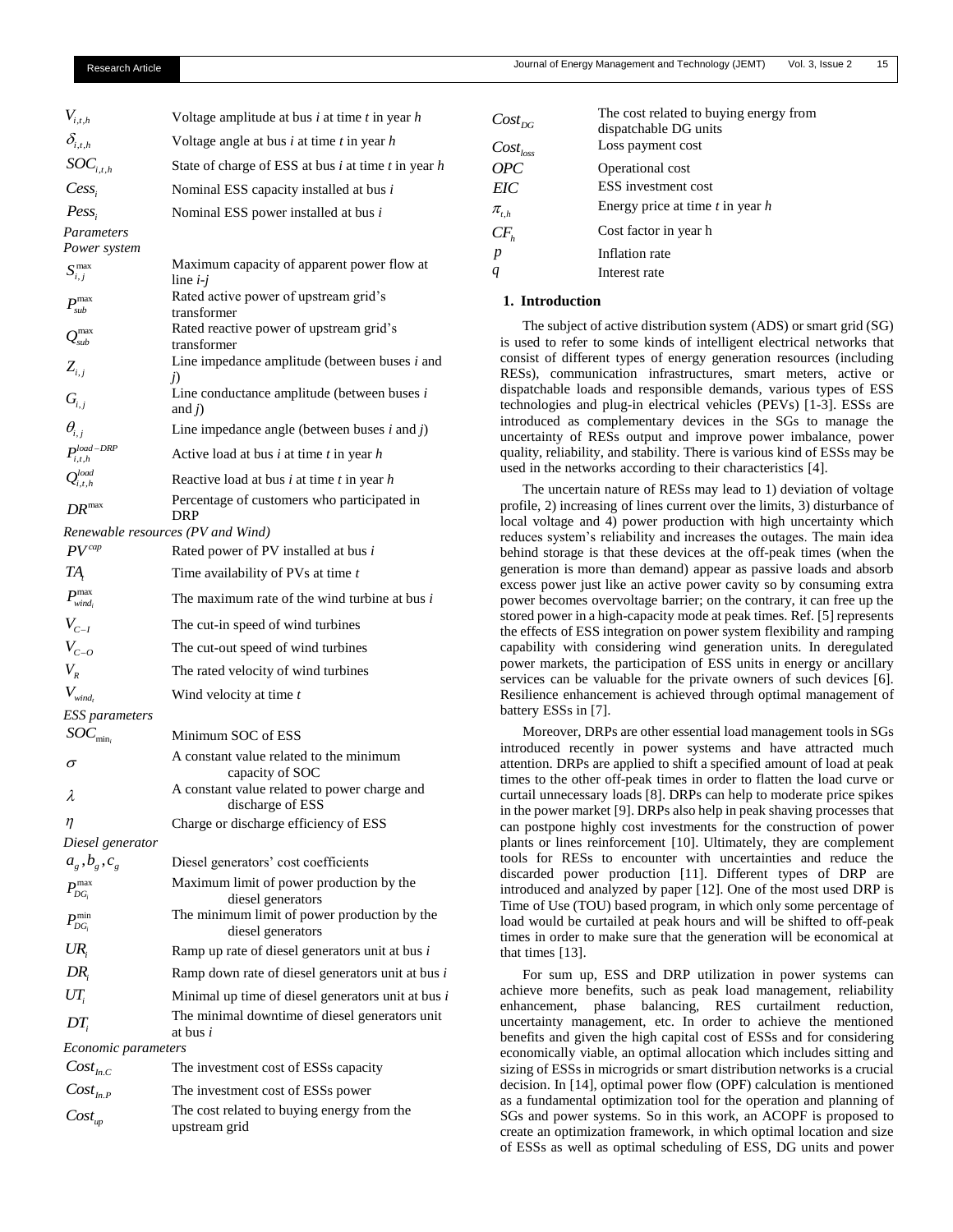injection from the upstream grid, with and without DRP consideration would be determined.

#### **1.1. Literature review**

The main goal in the ESS optimal planning is to answer the following questions: 1) How many storage units are needed to be installed in the grid? 2) Where are the best locations for these units to be installed, or which buses are adequate? 3) How much is the optimal capacity and power rate of these units? 4) How should these units be operated to be profitable?

To answer these questions, some literatures investigate the optimal size and site of ESS units by heuristic algorithms such as, genetic algorithm (GA) [15], particle swarm optimization (PSO) [16], bat algorithm (BA) [17], cuckoo search algorithm (CKA) [18] and etc. Also, the combination of these methods referred to hybrid methods, are widely used by the researchers. A fuzzy expert system in combination of the genetic algorithm is used in [19], which seeks to find the optimal size of storages in a microgrid. A review on storage allocation methods and models is provided by [20], and also another group of algorithms for ESS planning is described in this paper, which is reputed to analytical methods. These methods are based on statistical and historical analyses and do not use a specific model. They are currently used only for optimal sizing of ESS. On the other hand, mathematical methods have attracted enormous attention in the power system operation and planning field, especially in ESS allocation planning. In this regard, OPF problem [21], dynamic programming [22] and stochastic programming [23] are some examples that can be found in literatures which aim to find the best location and sizing of ESS units, simultaneously.

A classical forward-backward load flow approach, which is designed for radial distribution systems, is used in [24], for location determination of ESS units in 12 and 33 bus systems with PV arrays. In [25], the allocation is done in a two-step process; in the first step, using the Clustering and Sensitivity Analysis algorithm (CSA), the candidate buses are specified for the ESSs placement. At the second step, OPF is used to determine the size of them. Paper [26] proposes stochastic mixed-integer programming for optimal sizing and locating of ESSs in a large scale system, where the objective is to minimize the sum of the expected operating cost and the investment cost of ESSs. In [27], the charge and discharge power curves are used for ESS sizing. Concerning loss reduction in a distribution network, battery storage allocation is investigated in [28]. The authors in [29], effort to minimize the operating costs of a microgrid, with a novel energy management technique, including economic strategies for the operation of system and sizing of battery storage. In many literatures, the topic of ESS sizing and sitting has been investigated by considering different RESs and DGs [30-32]. Optimal ESS sizing has been investigated through an OPF and with considering various uncertainties by [33]. A hybrid PSO-OPF based algorithm is proposed by [34]. Concerning the goals of optimization, operating cost minimization and reliability enhancement are the most considered goals in the papers, e.g., [19] or [27].

Although there are a large variety of publications in the ESS allocation topic, there are fewer references consider the optimal DRP and ESS planning or operation, simultaneously. In [35], the impacts of optimal scheduling of DRP as well as ESS units have been considered on procurement problem. Paper [36], proposes a stochastic optimization framework for energy management of a renewable-based isolated rural microgrid. In order to have a balance between demand and generation, a pumped-storage unit and a DRP have been used in this work. Also, the objective of [37] is to minimize the distribution losses payments with optimal ESS and DRP scheduling. The main assumption behind all of these papers is that ESSs capacities are known and the objective is optimal scheduling of these units or demand-side management tools utilization. In order to have a more obvious comparison between this work and other related works, some of them are mentioned in Table 1.

| Ref.         | Sizing       | Sitting                   | <b>DRP</b><br>consideration | <b>Network</b><br>constraints<br>consideration | <b>RESs</b><br>type | Dispatchable<br>DG units | Loss payment<br>consideration | Method                 |
|--------------|--------------|---------------------------|-----------------------------|------------------------------------------------|---------------------|--------------------------|-------------------------------|------------------------|
| [19]         | ✓            | $\boldsymbol{\mathsf{x}}$ | ×                           | ×                                              | Wind                | $\checkmark$             | ×                             | Fuzzy expert system    |
| [34]         | $\mathbf x$  | ✓                         | $\mathbf x$                 |                                                | $\mathbf{x}$        | $\mathbf{x}$             | $\mathbf x$                   | <b>OPF</b>             |
| [38]         | ✓            | $\boldsymbol{\mathsf{x}}$ |                             | ×                                              | Wind                |                          | $\mathbf x$                   | Fuzzy expert system    |
| [39]         | ✓            | $\boldsymbol{\mathsf{x}}$ | $\boldsymbol{\mathsf{x}}$   | ×                                              | Wind                | ×                        | ×                             | HAWE system analyze    |
| [40]         | ✓            |                           | ×                           |                                                | $\mathbf{x}$        | $\mathbf{x}$             |                               | <b>PSO</b>             |
| [41]         | ✓            |                           | $\mathbf x$                 |                                                | Wind                | ×                        | $\mathbf x$                   | Hybrid Tabu search/PSO |
| $[42]$       | ✓            | $\boldsymbol{\mathsf{x}}$ | $\boldsymbol{\mathsf{x}}$   | ×                                              | Wind                | ×                        | ×                             | Analytical Algorithm   |
| $[43]$       | ✓            | $\checkmark$              | w                           |                                                | Wind                |                          | $\mathbf{x}$                  | <b>GA</b>              |
| [44]         | ✓            | $\checkmark$              | $\boldsymbol{\mathsf{x}}$   |                                                | Wind                |                          |                               | <b>OPF</b>             |
| This<br>work | $\checkmark$ | $\checkmark$              |                             |                                                | PV-<br>Wind         |                          |                               | <b>OPF</b>             |

Table 1. Comparison between some of the related works

As Table 1 shows, there are lots of literatures in the field of ESS planning, with various assumptions, goals, methods, and constraints. A majority of papers provide just one of the sizing or sitting of ESS units without considering a network as a test bed. It should be noted, while the ESSs have positive effects on power quality or reliability of the system, also they can increase the power losses by drawing more current from the DG units or the utility, especially at the offpeak times, so it should be addressed well in the optimization framework. While most of the abovementioned papers did not consider this important subject. Also, DRP consideration, as well as ESS planning, is a new topic, which there are not so many works in this field, as it can be concluded from Table 1. Moreover, the PV system generation is considered here, while others did not consider it. OPF problem is suitable for grid-connected devices such as ESSs because it can affiliate all parameters of a network such as voltage, loss, etc. together in a coherent scene.

## **1.2. Contributions**

In this paper, an optimization framework is proposed to obtain the optimal site and size of ESSs in a smart distribution network while DRP and network constraints are considered. PV systems and wind turbines in this work are included as renewable-based generation units, and diesel generators are considered as non-renewable based energy generators. The proposed optimization model minimizes operation and losses costs as well as total ESS investment cost. Time-of-use based DRP has been considered as well as the ESS optimal sitting and sizing problem in the proposed paper. Finally, the contributions of the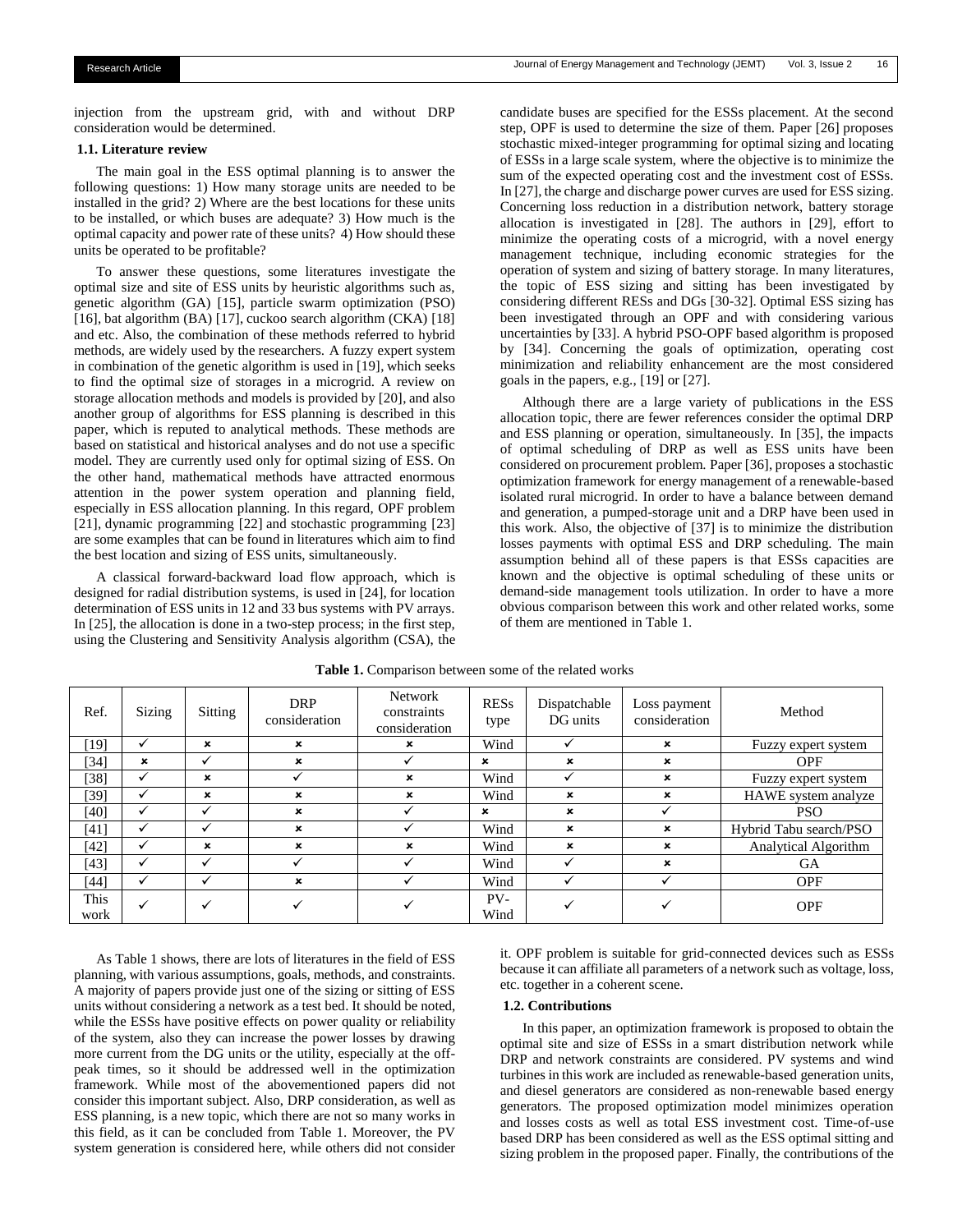presented paper can be summarized as follows.

1. Optimal ESS sizing and sitting are done by considering the effects of TOU based DRP.

2. The obtained ESS capacities are forced to be an integer, so that be a feasible solution in practice.

3. Different types of distributed generators are considered.

4. Power losses minimization is considered as one term of objective function.

## **1.3. Paper organization**

The organization of this paper is as follow: In Section 2, the optimal power flow is described and the problem formulation is presented. Section 3 provides a case study. Section 4 presents the obtained results and comparisons. Finally, the paper is concluded in Section 5, and the future works are also expressed.

## **2. Problem formulation**

In this paper, an optimization model has been proposed for optimal sitting and sizing of ESS in a smart distribution network in the presence of DRP. For devices connected to the network, locating includes, various analyses of the effects of equipment on the network, so mathematical methods like power flow or optimal power flow are recommended.

#### **2.1. Optimal power flow problem**

OPF methods are useful in active distribution systems for the purpose of planning or operating. OPF methods include nonlinear equations and constraints, which make them non-convex problems. In transmission systems, a linear approximation of OPF can be used accurately, which is called DCOPF; but in distribution networks, the use of this approximation will be inaccurate due to the large proportion of R/X of lines; according to [45], using an ACOPF is unavoidable. The main difficulty with ACOPF is the dimension of the grid, and so in some cases, a multi-period power flow should be solved. There are two general approaches to deal with this problem; one is to use the meta-heuristic methods and the second is using convex relaxations of OPF problem such as semi-definite programming (SDP) or second-order cone programming (SOCP) which convexify the feasible region enclosed by power flow equations [46, 47]. Both of SOCP and SDP can be used for radial networks [46, 47]. For large-scale power systems, e.g., distribution network, SOCP would perform much faster than SDP. There is no guarantee with heuristic methods to give a global optimum solution and also impose a heavy computational load on large scale systems with numerous constraints [45]. So in a distribution system with many connections, branches and loads, these methods are not suitable, and the use of convex relaxation is superior. In this regard literatures [45] and [48] solve ESS allocation problem in a distribution system and transmission system, respectively, using SOCP relaxation for the OPF problem.

Since the dimension of the studied distribution system in this paper, is not so large and a limited time horizon is investigated, also by considering the fact that the time of computation is not so critical for planning problems, there is no need to use SDP or SOCP relaxations in this work, because despite their acceleration, they create a gap between the original and relaxed model [49].

## **2.2. Objective Function**

Equation (1) is the proposed objective function and includes ESS investment cost (EIC) and operation cost (OPC) which are presented in equations (2) and (3), respectively.

$$
\text{min} \qquad OF = EIC + OPC \tag{1}
$$

$$
EIC = \sum_{i \in \gamma} (Cess_i \times Cost_{in.C} + Pess_i \times Cost_{in.P})
$$
 (2)

$$
OPC = Cost_{up} + Cost_{loss} + Cost_{DG}
$$
 (3)

$$
Cost_{up} = \sum_{h=1}^{5} (CF_h \times 365 \times \sum_{t=1}^{24} P_{t,h}^{sub} \times \pi_{t,h})
$$
(4)

$$
Cost_{loss} = \sum_{h=1}^{5} (CF_h \times 365 \times \sum_{t=1}^{24} P_{t,h}^{loss} \times \pi_{t,h})
$$
 (5)

 $Cost_{DG} =$ 

$$
\sum_{h=1}^{5} (CF_h \times 365 \times \sum_{i \in \rho, t} (a_g (P_{i,t,h}^{DG})^2 + b_g P_{i,t,h}^{DG} + c_g))
$$
\n(6)

$$
CF_h = \frac{(1+p)^h}{(1+q)^h} \qquad h = 1, 2, 3, 4, 5 \tag{7}
$$

Total operational costs including the cost of purchased power for demand procurement, power losses cost, and operational cost of diesel generators are presented by equations (4), (5) and (6), respectively. It is assumed that the investments accomplished during the first years and so did not be multiplied by 365. Equation (7) defines the CF factor, which is needed for economic calculations, i.e., net present value calculation.

## **2.3. ACPF Constraints**

$$
P_{t,h}^{loss} = \sum_{i,j} 0.5 \times G_{i,j} \times (V_{i,t,h}^2 + V_{j,t,h}^2 -2V_{i,t,h}V_{j,t,h} \cos(\delta_{i,t,h} - \delta_{j,t,h})) \qquad , \forall t, h
$$
 (8)

$$
P_{i,j,t,h} = \frac{V_{i,t,h}^2}{Z_{i,j}} \cos(\theta_{i,j})
$$
  
 
$$
-\frac{V_{i,t,h}V_{j,t,h}}{Z_{i,j}} \cos(\delta_{i,t,h} - \delta_{j,t,h} + \theta_{i,j}) \quad , \forall i, j, t, h
$$
 (9)

$$
Q_{i,j,t,h} = \frac{V_{i,t,h}^2}{Z_{i,j}} \sin(\theta_{i,j})
$$
  
 
$$
-\frac{V_{i,t,h}V_{j,t,h}}{Z_{i,j}} \sin(\delta_{i,t,h} - \delta_{j,t,h} + \theta_{i,j}) \qquad , \forall i, j, t, h
$$
 (10)

$$
P_{t,h}^{sub} + P_{i \in \Delta, t,h}^{wind} + P_{i \in \rho, t,h}^{DG} + P_{i \in \alpha, t,h}^{PV} - P_{i,t,h}^{load - DRP} + \eta \times P_{i,t,h}^{c/d} =
$$
  

$$
\sum_{j=1}^{N_{bus}} \frac{V_{i,t,h}^2}{Z_{i,j}} \cos(\theta_{i,j}) - \frac{V_{i,t,h} V_{j,t,h}}{Z_{i,j}} \cos(\delta_{i,t,h} - \delta_{j,t,h} + \theta_{i,j}))
$$
(11)  

$$
\forall i, t, h
$$

$$
Q_{i,h}^{sub} - Q_{i,i,h}^{load} =
$$
  
\n
$$
\sum_{j=1}^{N_{bus}} \left( \frac{V_{i,i,h}^{2}}{Z_{i,j}} \sin(\theta_{i,j}) - \frac{V_{i,i,h} V_{j,i,h}}{Z_{i,j}} \sin(\delta_{i,i,h} - \delta_{j,i,h} + \theta_{i,j}) \right)
$$
(12)  
\n
$$
\forall i, t, h
$$

$$
-S_{i,j}^{\max} \le S_{i,j,t,h} \le S_{i,j}^{\max} \qquad , \forall i, j, t, h \qquad (13)
$$

$$
-P_{sub}^{\max} \le P_{t,h}^{sub} \le P_{sub}^{\max} \qquad , \forall t,h \qquad (14)
$$

$$
-Q_{sub}^{\max} \le Q_{t,h}^{sub} \le Q_{sub}^{\max} \qquad , \forall t,h \qquad (15)
$$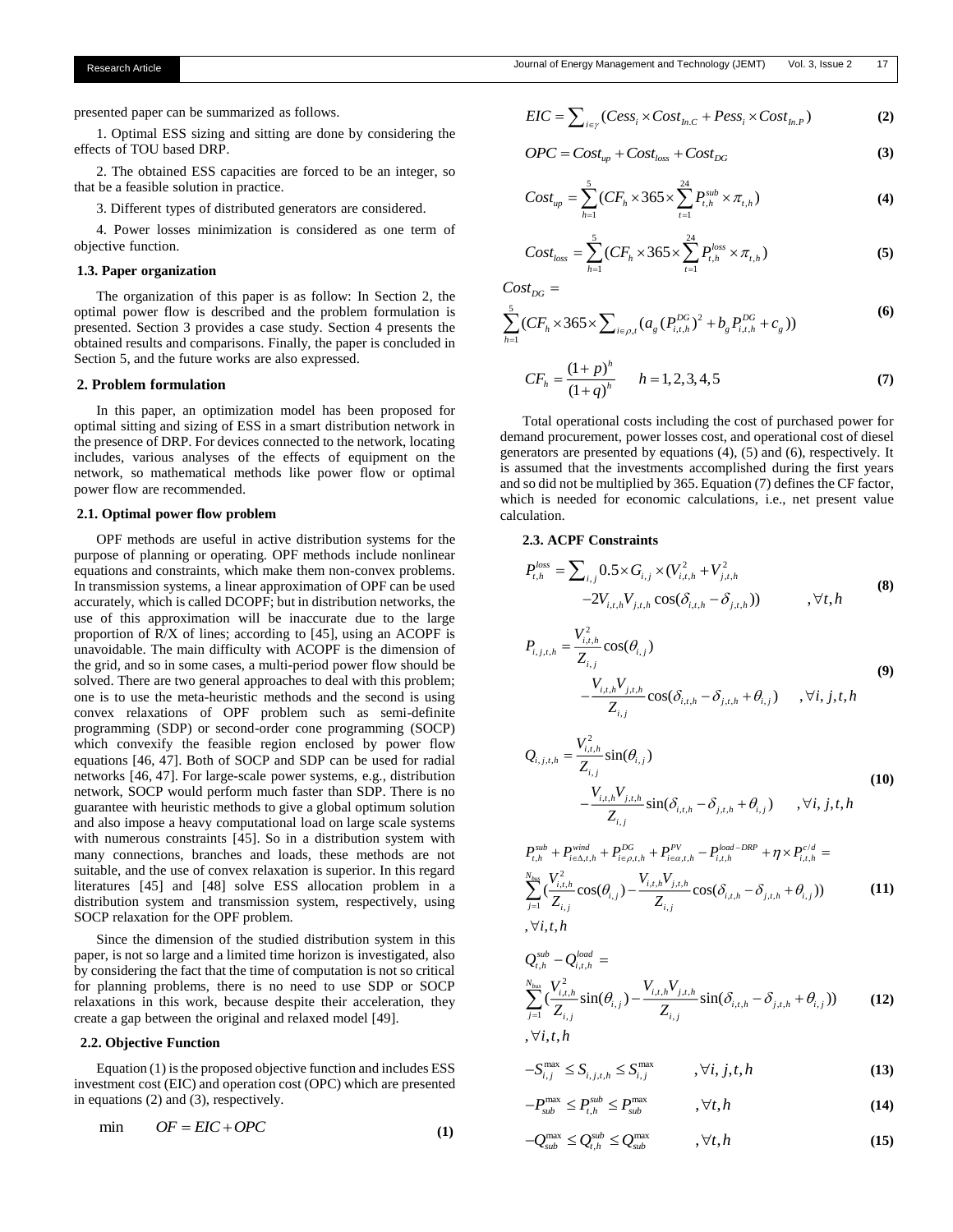$$
0.9^{p.u.} \le V_{i,t,h} \le 1.0^{p.u.} \qquad , \forall i,t,h \tag{16}
$$

$$
-\frac{\pi^{rad}}{2} \le \delta_{i,t,h} \le \frac{\pi^{rad}}{2} \qquad , \forall i,t,h \tag{17}
$$

Equation (8) denotes the active power losses in the network; (9) and (10) show the exchanged power between the connected buses at each time; (11) and (12) show the power balance at each time for active and reactive power, respectively. Equations (13)-(17) define limits on network variables.

# **2.4. Distributed Generation**

$$
0 \le P_{i,t,h}^{PV} \le PV^{cap} \times TA_t, \qquad , \forall i \in \alpha, t, h \qquad (18)
$$

$$
P_{i,t,h}^{wind} = \begin{cases} 0 & V_{wind_i} < V_{C-I} \\ P_{wind_i}^{max} \times \frac{V_{wind_i} - V_{C-I}}{V_R - V_{C-I}} & V_{C-I} < V_{wind_i} < V_R \\ P_{wind_i}^{max} & V_R < V_{wind_i} < V_{C-O} \\ 0 & V_{wind_i} > V_{C-O} \end{cases} \tag{19}
$$

$$
,\forall i\in\Delta,t,h
$$

$$
P_{DG_i}^{\min} \times u_{i,t,h} \le P_{i,t,h}^{DG} \le P_{DG_i}^{\max} \times u_{i,t,h} \qquad , \forall i \in \rho, t, h \qquad (20)
$$

$$
P_{i,t,h}^{DG} - P_{i,t-1,h}^{DG} \le
$$
  
\n
$$
UR_i \times (1 - y_{i,t,h}) + P_{DG_i}^{\min} \times y_{i,t,h} \qquad , \forall i \in \rho, t, h
$$
\n(21)

$$
P_{i,t-1,h}^{DG} - P_{i,t,h}^{DG} \le
$$
  
\n
$$
DR_i \times (1 - z_{i,t,h}) + P_{DG_i}^{\min} \times z_{i,t,h} \qquad , \forall i \in \rho, t, h
$$
\n(22)

$$
\sum_{k=t}^{t+UT_i-1} u_{i,t,h} \ge UT_i \times y_{i,t,h} \qquad , \forall i \in \rho, t, h \qquad (23)
$$

$$
\sum_{k=t}^{t+DT_i-1} (1-u_{i,t,h}) \ge DT_i \times z_{i,t,h} \qquad , \forall i \in \rho, t, h \qquad (24)
$$

$$
y_{i,t,h} - z_{i,t,h} = u_{i,t,h} - u_{i,t-1,h} \qquad , \forall i \in \rho, t, h \qquad (25)
$$

$$
y_{i,t,h} + z_{i,t,h} \le 1 \qquad \qquad , \forall i \in \rho, t, h \qquad (26)
$$

Equation (18) limits the PV production to be available just in sunny hours of a day. Equation (19) models the wind turbines production and (20) describes the power limit on diesel generators, while  $(21)-(22)$  show the ramp rates of diesel generators, and  $(23)$ -(24) model the minimum up/down time constraints of diesel generators. Furthermore, (25)-(26) show the constraints on commitment states of units. The start-up cost of diesel generators assumed to be negligible.

# **2.5. ESS Constraints**

$$
SOC_{i,t,h} = SOC_{i,t-1,h} + P_{i,t,h}^{c/d}, \forall i \in \gamma, h, t > 1, t \neq 24
$$
 (27)

$$
SOC_{i,t=1,h} = SOC_{i,t=24,h} = SOC_{\min_i} = \sigma C_{ess_i}, \forall i \in \gamma, h \quad (28)
$$

$$
SOC_{\min_{i}} \leq SOC_{i,t,h} \leq C_{\text{ess}_{i}} \qquad \qquad , \forall i \in \gamma, t, h \tag{29}
$$

$$
-\lambda C_{\text{ess}_i} \le P_{i,t,h}^{c/d} \le \lambda C_{\text{ess}_i} \qquad \qquad , \forall i \in \gamma, t, h \qquad (30)
$$

Equation (27) shows the state of charge (SOC) for the ESSs at

each time, from (28), the amount of state of charge at the beginning and the end of time horizon (24-hours) should be a constant value. Equation (29), limits the amount of SOC for each ESS. In (30),  $P_{i,t}^{c}$  $P_{i,t,h}^{c/d}$ is a decision variable which shows the charging or discharging values of each one of ESSs; when an ESS is in charging statue, its sign is negative (acts as a load), and when ESS is in discharging statue, its sign would be positive (acts as an active power generator). So there is no need to add another equation to show that charging and discharging processes should not occur simultaneously and just by adding one variable this concept is realized.  $\eta$ ,  $\sigma$  and  $\lambda$  are constant values which equal to 1, 0.5 and 0.4, respectively.

## **2.6. DRP Constraints**

$$
P_{i,t,h}^{load-DRP} = D_{i,t,h} - TOU_{i,t,h} \qquad \qquad , \forall i,t,h \tag{31}
$$

$$
\sum_{t=1}^{24} D_{i,t,h} = \sum_{t=1}^{24} P_{i,t,h}^{load-DRP} \qquad \qquad , \forall i, h \qquad (32)
$$

$$
-DR^{\max} \times D_{i,t,h} \leq TOU_{i,t,h} \leq DR^{\max} \times D_{i,t,h} , \forall i,t,h \tag{33}
$$

Equation (31) is used to show the concept of TOU, which  $TOU_{i,t,h}$  shows the amount of shifted load at each hour. Based on the definition of the equation, the sign of  $TOU_{i,t,h}$  at each bus *i* and at a time *t* will be positive if the loads have been transferred to time *t* and vice versa. It can be concluded from (32) that the base load that needs to be met is a constant for each day and just some percent of it, is transferred from peak periods to off-peak periods. In simple words, the increase and decrease of load should be equal during the day for each bus. It should be noted that the maximum amount of load increase/decrease, i.e.  $DR^{max}$ , of the base load is equal to 20% in the presented paper in (33).

All of the equations and constraints are modeled in the GAMS software environment, which a standard NLP model used for doing an ACPF on the distribution network. Due to the existence of the DG units, there are binary variables, and the full model is solved as a MINLP model [50].

## **3. Case study**

In this paper to avoid heavy computational load, a 24-hour time horizon is considered and assumed that the loads in each bus are the average consumption for one year. These 24 hours will be a representative of the full year and a five years planning is considered. The annual interest and inflation rates are selected 0.2 and 0.1, respectively. It is assumed that active and reactive power consumption data for each bus, are the average values for one-year consumption. So by multiplying them by 365, the annual consumption will be obtained. Also since the problem is a location-time problem, it is required to make a correspondence between each hour and the demand for each bus. To make this correspondence, loads in each bus would be multiplied by a constant which models real loading conditions. The maximum number of ESS units in this system considered to be five units. Here the investment cost of ESSs is supposed 400,000 \$/MWh/year and 11,000 \$/MW/year, as referred in [43]. Also, some ESS technologies' investment costs can be found in the paper [51]. A modified 33-bus distribution network, with lines information and load demands, as described in [24] and [43], respectively, is used in this work with a nominal voltage of *Vbase*=12.66KV, which is depicted in Fig. 1. It should be noted that there is a 5% increase in power consumption per year. It is assumed that maximum capacity which can be allocated in the network is 15 MWh.

The medium voltage feeder is assumed to be a 100 MVA transformer. Hourly energy prices which will be paid by Distribution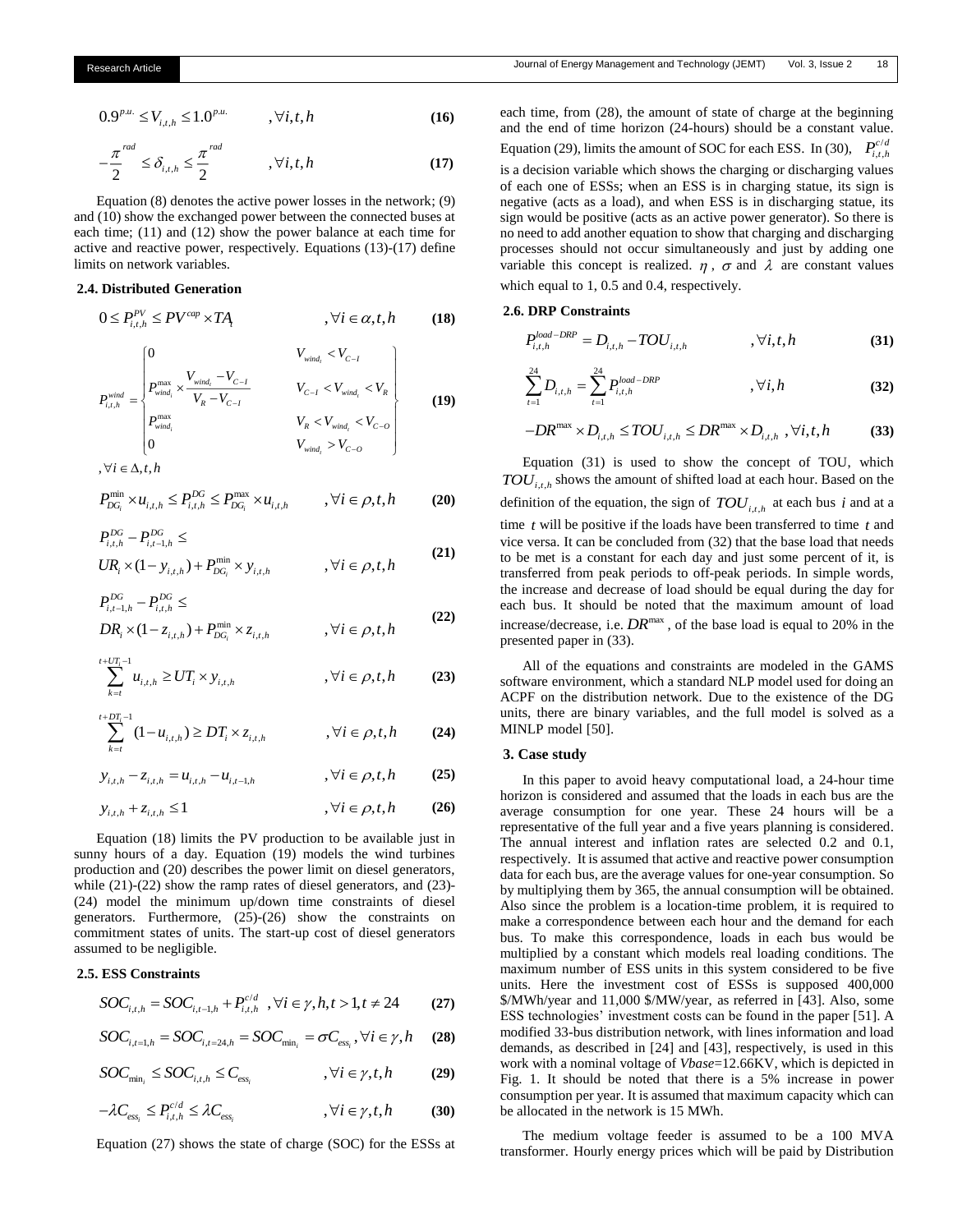**Table 3.** Time-dependent information

System Operator (DSO) to buy energy from power plants are also provided in [43]. It is assumed in this network, five PV systems, four diesel generators, and three wind turbines do exist, which are located and sized randomly.



**Fig. 1.** Single diagram of IEEE 33 bus network [24].

Location of these units is delineated in Fig. 1, and the information of these power generators are expressed in Table 2 for the 33-bus system.

|  | Table 2. Distributed generators' information installed on 33-bus network |
|--|--------------------------------------------------------------------------|
|--|--------------------------------------------------------------------------|

|                      | Location (Bus) | Capacity (kW) |
|----------------------|----------------|---------------|
|                      | 6              | 20            |
|                      | 20             | 30            |
| <b>PV</b> Panels     | 24             | 120           |
|                      | 26             | 10            |
|                      | 32             | 90            |
|                      | 13             | 3000          |
| <b>Wind Turbines</b> | 15             | 3000          |
|                      | 30             | 3000          |
|                      |                | 3500          |
| Diesel Generators    | 12             | 3000          |
|                      | 15             | 3000          |
|                      | 24             | 4100          |

Information about time availability of PV systems (the hourly generation factors, referred to TA) and wind speed at each hour exist in Table 3. Diesel generators' cost function coefficients are the same as mentioned in [43].

| (Hour)<br>Time | TА               | Wind speed<br>(mile/hour) | (Hour)<br>Time | ΤA   | Wind speed<br>(mile/hour) | (Hour)<br>Time | РT             | Wind speed<br>milehour) |
|----------------|------------------|---------------------------|----------------|------|---------------------------|----------------|----------------|-------------------------|
| 1              | $\overline{0}$   | 7.95                      | 9              | 0.90 | 6.45                      | 17             | 0.95           | 9.35                    |
| 2              | $\boldsymbol{0}$ | 8.8                       | 10             | 0.95 | 5.1                       | 18             | 0.8            | 10                      |
| 3              | $\boldsymbol{0}$ | 9.65                      | 11             | 0.98 | 4.35                      | 19             | 0.4            | 9                       |
| 4              | $\overline{0}$   | 10.55                     | 12             | 1    | 4.7                       | 20             | $\theta$       | 8.5                     |
| 5              | $\overline{0}$   | 9.45                      | 13             | 1    | 5.1                       | 21             | $\theta$       | 7.4                     |
| 6              | 0.50             | 8.45                      | 14             | 1    | 6.2                       | 22             | $\theta$       | 7                       |
| 7              | 0.60             | 7.15                      | 15             | 1    | 7.2                       | 23             | $\theta$       | 6.75                    |
| 8              | 0.80             | 6.4                       | 16             | 0.98 | 8                         | 24             | $\overline{0}$ | 7.15                    |

## **4. Results**

To highlight the technical and financial benefits of ESS and DRP on the network operation and planning, three study cases have been evaluated, and the results are compared.

Case 1: Base case, without ESS and DRP

Case 2: Optimal sitting and sizing of ESS without DRP effects

Case 3: Optimal sitting and sizing of ESS with considering DRP

#### **4.1. Case 1: without ESS and DRP**

This case is the same as a simple optimal power flow in a distribution network; while, the objective function includes the summation of costs of the drawn power from the upstream grid and the total cost of losses in distribution lines. In this case, DRP effects and the sitting and sizing of ESSs are neglected. Total operating cost including the costs of purchased power and diesel generators as well as power losses is \$ 110,180,000.

## **4.2. Case 2: Optimal sitting and sizing of ESS without considering DRP**

As it was raised, in this paper, the sizing and sitting of ESSs simultaneously will be done, using an ACOPF algorithm. Figure 2 shows the calculated size of storage units for each bus including nominal capacity. Prioritized buses for storage placement are also detected. The total capacity of ESS which is needed to be installed is 15 MWh. The total cost including the costs of purchased power, diesel generators and also power losses as well as costs related to ESSs in five years, is \$ 105,130,000. Table 4 shows the detailed results and obtained costs for each case. The net reduction in costs is 1,010,000 \$/year.

## **4.3. Case 3: Optimal sitting and sizing of ESS with considering DRP**

This case shows the effects of considering a DRP on the ESS allocation procedure. Figure 3 shows the calculated size of storage units for each bus including nominal capacity. Prioritized buses for storage placement, are also detected. The total capacity of ESS which is needed to be installed, is 15 MWh. Total cost including the costs of purchased power, diesel generators and also power losses as well as costs related to ESSs for five years is \$ 89,151,100. Table 4 shows the detailed cost results obtained for each case. The net reduction in costs is \$ 4,206,000, which is shown in the last column of Table 4.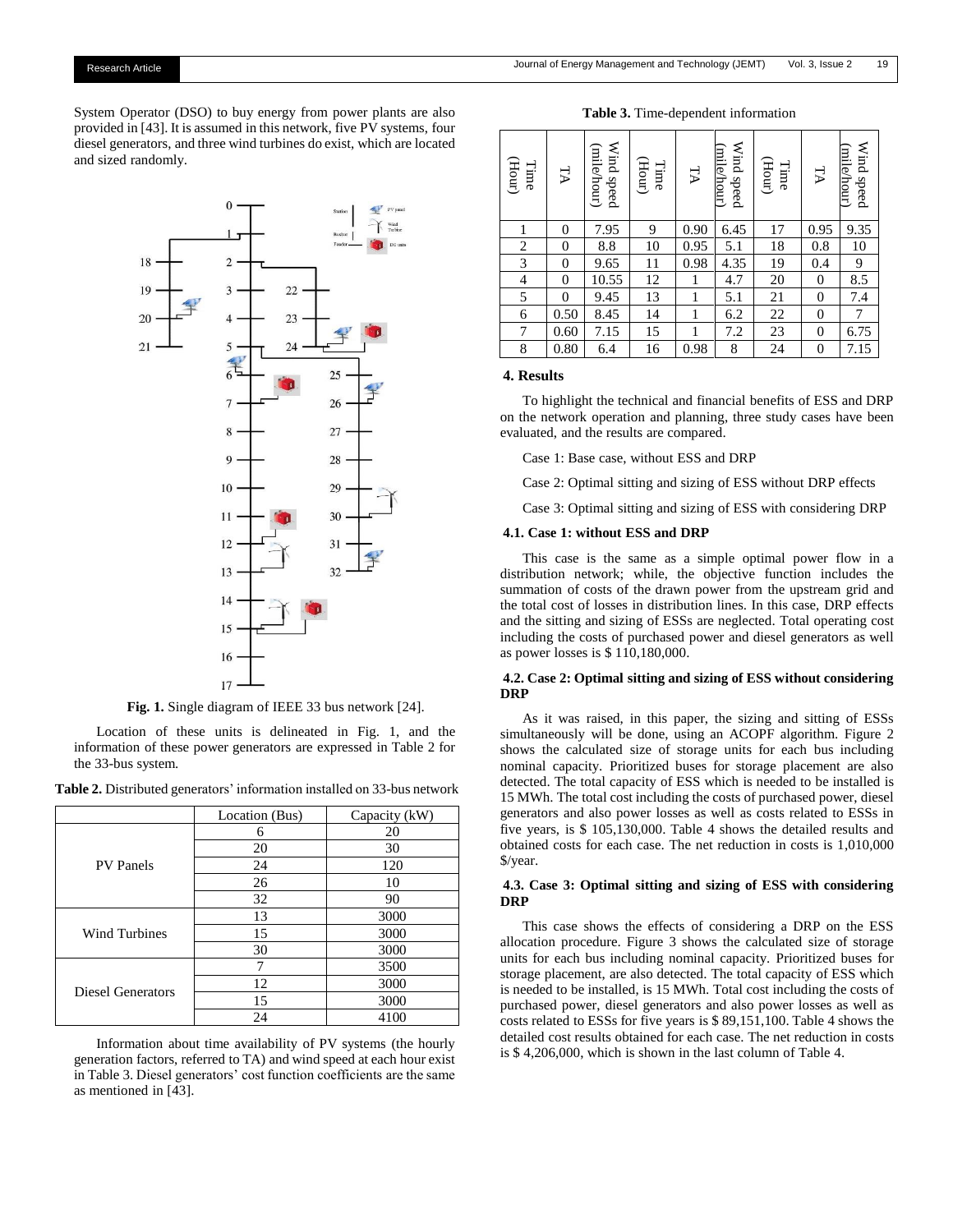



**Fig. 2.** ESS optimal nominal capacity and power for case 2



**Fig. 3.** ESS optimal nominal capacity and power for case 3

| Cases                                                                                           | Investment<br>costs() | Operational<br>costs<br>$(\frac{\sqrt{2}}{2})$ | Percentage of<br>reduction of<br>operational<br>cost(%) |
|-------------------------------------------------------------------------------------------------|-----------------------|------------------------------------------------|---------------------------------------------------------|
| 1. Base case<br>(Without ESS and<br>DRP)                                                        | 0.0                   | 22036510                                       | 0.0                                                     |
| 2. With only ESS<br>optimally sized<br>and placed (cost of<br><b>ESS</b> construction<br>added) | 405000                | 20945890                                       | 4.94                                                    |

| 3. ESS<br>optimization with<br>considering DRP<br>(incentive and)<br>construction costs<br>added) | 405000 | 17749220 | 19.45 |
|---------------------------------------------------------------------------------------------------|--------|----------|-------|
|---------------------------------------------------------------------------------------------------|--------|----------|-------|

In the following, the technical effects of ESS and DRP are also considered in a five-year horizon, and the results are depicted in figures 4-9. In the legends, Yi shows the i<sup>th</sup> year of operation.

As can be seen in Fig. 4, in off-peak hours with low energy prices, the power consumption in case 3, is more than the base case. This is because of existing DRP and ESSs in the network. In contrast at peak hours, the consumption is reduced which is economical. The loads are shifted from peak hours to the off-peak hours using ESS time-shifting ability and TOU based DRP. Also, the load demand for the 5th year is higher than the others, because of annually increasing in power consumption, which has been addressed previously. In case 3 compared to case 2, DRP utilization can make load reduction an average of 5 MW for all years. Also, ESS units have time-shifting capability, but loss reduction assumption prohibits large charging at off-peak times and discharging at peak times. While in DRPs, some percentage of the load is assumed to be curtailable, and by this mean, absolute of operating cost reduction is more than loss payment increment.

As can be seen in Fig. 5, for off-peak hours the imported active power in cases 2 and 3, is more than the consumption of base case and this is caused by the shifted loads or ESSs charging processes. In contrast at peak times, the purchased active power from the upstream grid with high price is decreased significantly compared to case 1; even this imported power reaches to zero for case 3 at peak times with appropriate management of ESSs and DRP. This is occurred because of the capability of ESSs in storing of exceed renewable produced power at off-peak times (especially by PVs) and releasing it back to the grid at peak times and also by the load shifting actions of DRP.

From Fig. 6, it can be concluded that the purchasing power from dispatchable DG units has little differences among the cases, and this little difference is also caused by load increment at each year. Because of existing renewable generations in the network with negligible operation cost, it is economical to buy energy from diesel generators, only when there is a power lack. The main difference between cases 2/3 and case 1 is ESS power requests at off-peak times.

Figure 7 shows the amount of total active power losses in the system. As it was mentioned before, one of the terms in the objective function is the active power losses payments, and the proposed optimization seeks to minimize it. With this regard, it can be seen in this figure, due to the high-power consumption at off-peak times, the active losses are higher than the on-peak times, and this is economical because the energy price is usually lower at off-peak times. Also, case 3 has the least active losses compared to cases 1 and 2. The active loss mostly depends on the line's current, and the currents are related to the demands of each year, so the annual increment of losses is logical.

It is decided to depict one bus voltage profile, which is a far end bus. Figure 8 shows the voltage profile of the  $17<sup>th</sup>$  bus for all of the mentioned study cases. As can be seen, for off-peak times, case 3 has the least voltage compared to the others. This is because of load shifting to those hours with low energy prices and charging of ESS units; however, at peak times, the voltage level of this bus is the highest at case 3. The voltage level is decreasing as the load consumption increases every year. It should be noted that in this paper, the voltage profile improvement is not considered in the objective function. One can extend the proposed model to achieve higher voltage profiles in the network.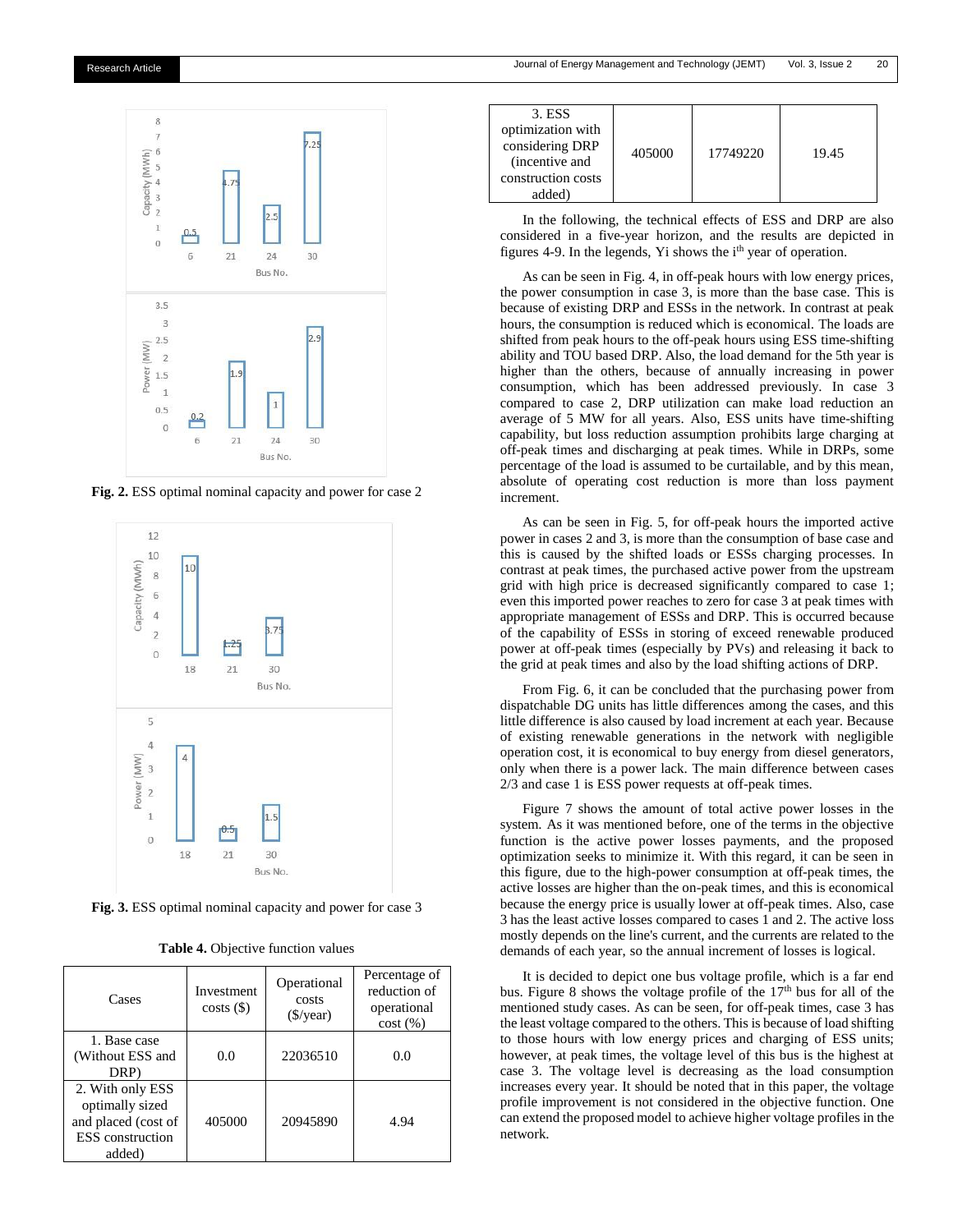Figure 9 depicts the charged and discharged power of ESS units for both cases. It is worth mentioning that the optimal scheduling of charging or discharging of ESS units is obtained through the optimization running process. In this figure, if an ESS unit draws power from the grid (charging), then it appears with a negative sign and vice versa. In case 2, there are four candidate buses for ESS installation. As all of the curves show, for each year, at off-peak

times, the ESS is forced to be charged and then at the peak times, its stored energy is released. Because the planning in this work is considered to be static planning, and the required capacity is invested at the first year, the curves of power charging/discharging for the first year are different from the rest years, and their charging/discharging curves are overlapped. Also, the installed capacities have influenced the rates of charged/discharged powers.



**Fig. 4.** Total demand consumption in cases with/out DRP



**Fig. 5.** Imported active power from the upstream grid for three cases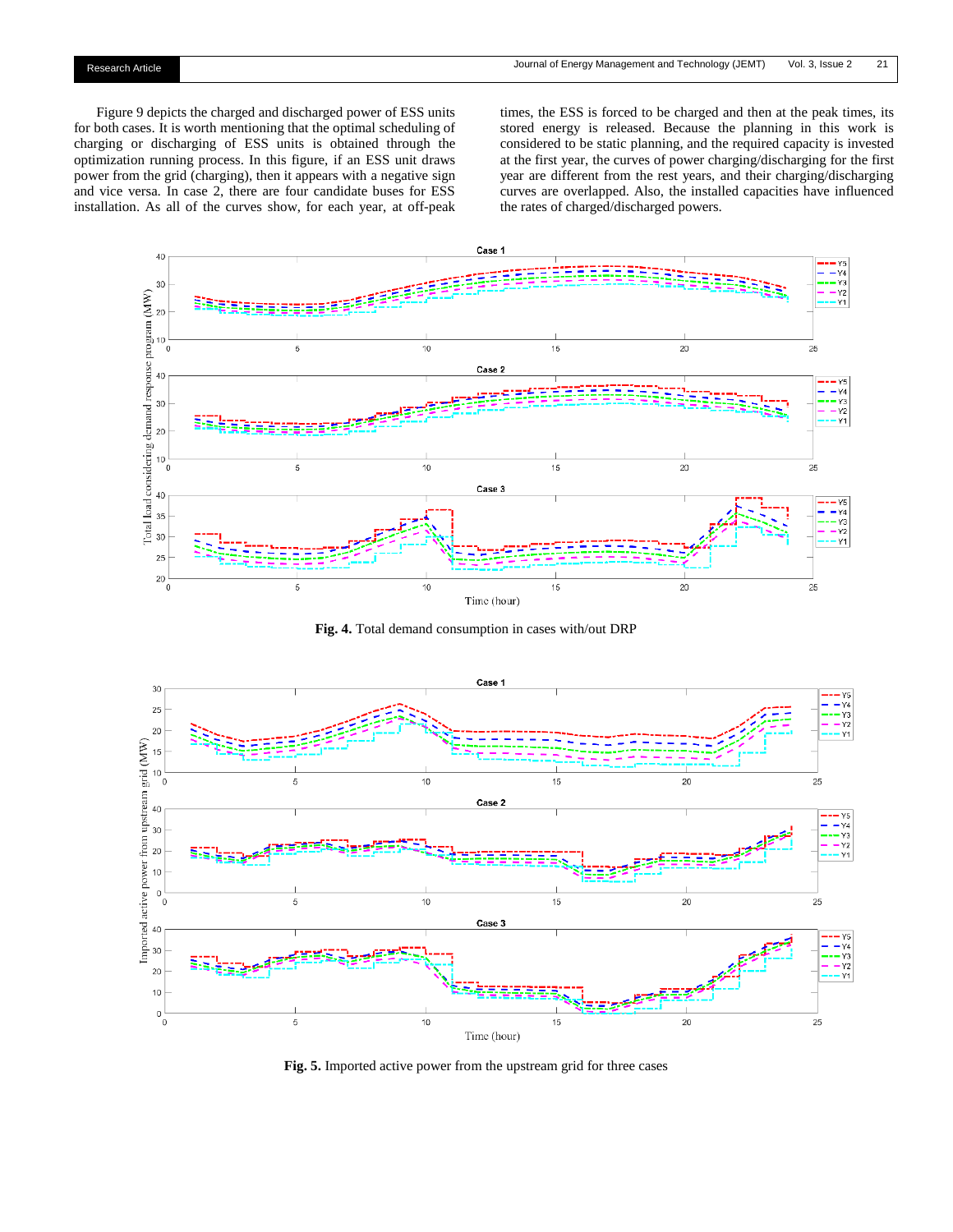

**Fig. 6.** The total provided active power by diesel generators







**Fig. 8.** Voltage profile of bus No. 17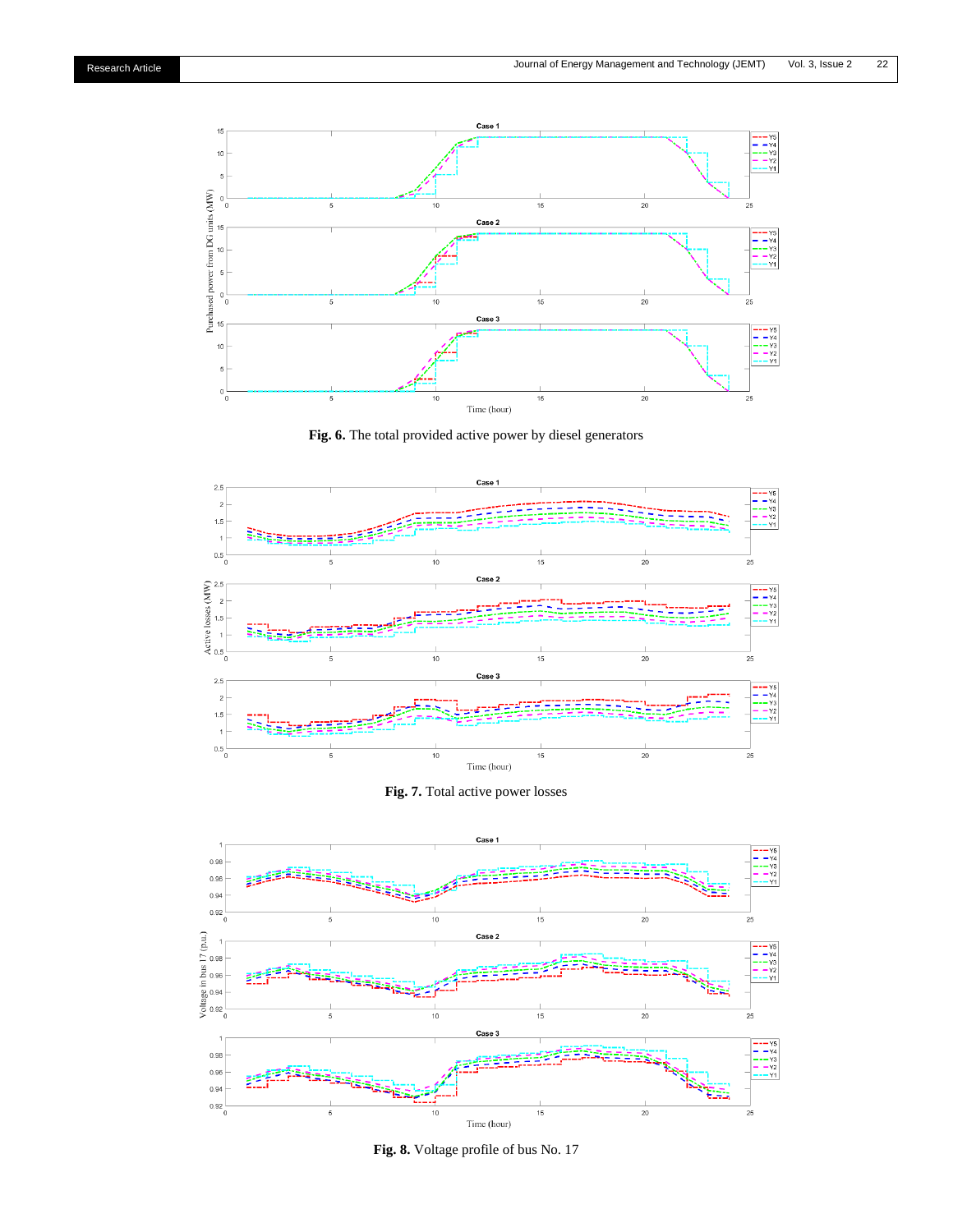

(b) Case 3 **Fig. 9.** Charge and discharge of installed ESS units in cases 2 and 3

## **5. Conclusion**

This paper proposed an optimization framework to obtain the optimal capacity and location of ESS units in a smart distribution network with considering DRP effects. The model included four different objectives: 1) minimization of the total power purchasing (from the upstream grid or DG units), 2) minimization of the total cost of power losses payment, 3) finding optimal ESS capacities and power rates with respect to their investment cost, and 4) finding an optimal scheduling of ESSs as well as DRP. A modified 33 bus IEEE test system and different renewable and non-renewable DGs were considered. Obtained results for three different cases were compared with each other. According to the obtained results, the total cost of the network for five years in case 1, was \$ 110,182,550 and this value in case 2, considering ESS investment, fell to \$ 105,134,450. Moreover, for case 3 with DRP consideration, the total cost was equal to \$ 89,151,100. It can be concluded that the optimal scheduling of ESS and DRP together in case 3, can reduce the network costs by 15.2 % in comparison with case 2, and by 19 % in comparison with case 1. While in case 2, with only ESS allocation the save was about 4.6% in comparison with case 1. The higher save in case 3 is because of DRP consideration. DRP had shifted some percentage of the consumption from peak times with high energy prices to off-peak times with lower

#### energy prices.

As future works, the authors are interested in the investigation of uncertainty modeling of renewable-based generation outputs and load forecasts in the ESS planning problem. The optimal allocation and scheduling of ESS units for participation in the power market environments are another remarkable fields which will be investigated in next works.

## **References**

[1] Tuballa, M. L., M. L. Abundo. "A review of the development of Smart Grid technologies," *Renewable and Sustainable Energy Reviews*, (2016).

[2] Marzband, M., M. Javadi, S. A. Pourmousavi, and G. Lightbody. "An advanced retail electricity market for active distribution systems and home microgrid interoperability based on game theory," *Electr. Power Syst. Res.*, (2018).

[3] Tavakoli, M., F. Shokridehaki, M. Marzband, R. Godina, and E. Pouresmaeil, "A two stage hierarchical control approach for the optimal energy management in commercial building microgrids based on local wind power and PEVs," *Sustain. Cities Soc.*, (2018).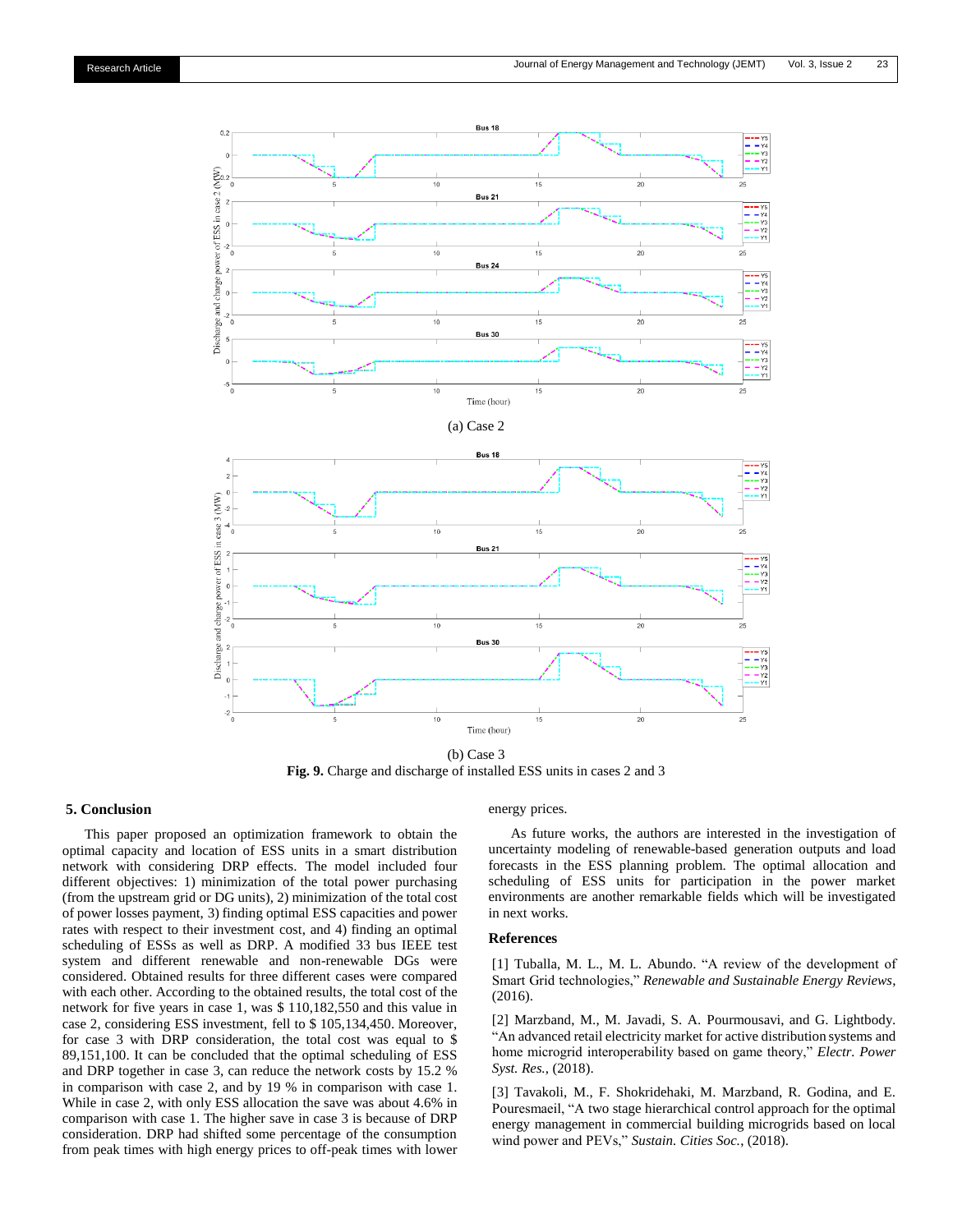[4] Yoldaş, Y.[, A. Önen,](https://scholar.google.com/citations?user=km3Es-cAAAAJ&hl=en&oi=sra) S. M. Muyeen, A. V. Vasilakos, and İ. Alan, "Enhancing smart grid with microgrids: Challenges and opportunities," *Renewable and Sustainable Energy Reviews*, (2017).

[5] Shahmohammadi, A., R. Sioshansi, A. J. Conejo, and S. Afsharnia, "The role of energy storage in mitigating ramping inefficiencies caused by variable renewable generation," *Energy Convers. Manag.*, vol. 162, (2018): 307–320.

[6] Krishnamurthy, D., C. Uckun, Z. Zhou, P. Thimmapuram, and A. Botterud, "Energy Storage Arbitrage Under Day-Ahead and Real-Time Price Uncertainty," *IEEE Trans. Power Syst.*, (2017): 1–1.

[7] Tavakoli, M., F. Shokridehaki, M. Funsho Akorede, M. Marzband, I. Vechiu, and E. Pouresmaeil, "CVaR-based energy management scheme for optimal resilience and operational cost in commercial building microgrids," *Int. J. Electr. Power Energy Syst.*, (2018).

[8] Marzband, M., M. H. Fouladfar, M. F. Akorede, G. Lightbody, and E. Pouresmaeil, "Framework for smart transactive energy in homemicrogrids considering coalition formation and demand side management," *Sustain. Cities Soc.*, (2018).

[9] Mohsenian-Rad, A. H., A. Leon-Garcia, "Optimal residential load control with price prediction in real-time electricity pricing environments," *IEEE Trans. Smart Grid*, vol. 1, no. 2, (2010):120– 133.

[10] Safdarian, A., M. Fotuhi-Firuzabad, and M. Lehtonen, "Benefits of Demand Response on Operation of Distribution Networks: A Case Study," *Syst. Journal, IEEE*, vol. PP, no. 99, (2014): 1–9.

[11] Mahmoudi, N., T. K. Saha, and M. Eghbal, "Modelling demand response aggregator behavior in wind power offering strategies," *Appl. Energy*, vol. 133, (2014): 347–355.

[12] Aghaei, J. and M. I. Alizadeh, "Demand response in smart electricity grids equipped with renewable energy sources: A review," *Renewable and Sustainable Energy Reviews*, vol. 18, (2013): 64–72.

[13] Marzband, M., F. Azarinejadian, M. Savaghebi, E. Pouresmaeil, J. M. Guerrero, and G. Lightbody, "Smart transactive energy framework in grid-connected multiple home microgrids under independent and coalition operations," *Renew. Energy*, (2018).

[14] Abdi, H., S. D. Beigvand, and M. La Scala, "A review of optimal power flow studies applied to smart grids and microgrids," *Renewable and Sustainable Energy Reviews*, (2017).

[15] Luo, Y., L. Shi, and G. Tu, "Optimal sizing and control strategy of isolated grid with wind power and energy storage system," *Energy Convers. Manag.*, vol. 80, (2014): 407–415.

[16] Shang, C., D. Srinivasan, and T. Reindl, "An improved particle swarm optimisation algorithm applied to battery sizing for stand-alone hybrid power systems," *Int. J. Electr. Power Energy Syst.*, (2016).

[17] Bahmani-Firouzi, B. and R. Azizipanah-Abarghooee, "Optimal sizing of battery energy storage for micro-grid operation management using a new improved bat algorithm," *Int. J. Electr. Power Energy Syst.*, (2014).

[18] Nadjemi, O., T. Nacer, A. Hamidat, and H. Salhi, "Optimal hybrid PV/wind energy system sizing: Application of cuckoo search algorithm for Algerian dairy farms," *Renew. Sustain. Energy Rev.*, vol. 70, (2017): 1352–1365.

[19] Fossati, J. P., A. Galarza, A. Martín-Villate, and L. Fontán, "A method for optimal sizing energy storage systems for microgrids," *Renew. Energy*, vol. 77, (2015): 539–549.

[20] Zidar M., *et al.*, "Review of energy storage allocation in power distribution networks: applications, methods and future research," *IET Gener. Transm. Distrib.*, vol. 10, no. 3, (2016): 645–652.

[21] Atwa, Y. M., and E. F. El-Saadany, "Optimal allocation of ESS in distribution systems with a high penetration of wind energy," *IEEE Trans. Power Syst.*, (2010).

[22] Borowy B. S., and Z. M. Salameh, "Methodology for optimally sizing the combination of a battery bank and PV array in a Wind/PV hybrid system," *IEEE Trans. Energy Convers.*, (1996).

[23] Oh, H., "Optimal planning to include storage devices in power systems," *IEEE Trans. Power Syst.*, (2011).

[24] Bahceci, S., A. Dogan, T. Yalcinoz, and F. Daldaban, "Energy storage system location selection for smart grid applications on distribution networks," *Electr. Eng.*, vol. 99, no. 1, (2017): 357–366.

[25] Giannitrapani, A., S. Paoletti, A. Vicino, and D. Zarrilli, "Optimal Allocation of Energy Storage Systems for Voltage Control in LV Distribution Networks," *IEEE Trans. Smart Grid*, vol. 8, no. 6, (2017): 2859–2870.

[26] Fernández-Blanco, R., Y. Dvorkin, B. Xu, Y. Wang, and D. S. Kirschen, "Optimal Energy Storage Siting and Sizing: A WECC Case Study," *IEEE Trans. Sustain. Energy*, vol. 8, no. 2, (2017): 733–743.

[27] Bahramirad, S., W. Reder, and A. Khodaei, "Reliabilityconstrained optimal sizing of energy storage system in a microgrid," *IEEE Trans. Smart Grid*, vol. 3, no. 4, (2012): 2056–2062.

[28] Monteiro, R. V. A., G. C. Guimarães, F. A. M. Moura, M. R. M. C. Albertini, and F. B. Silva, "Long-term sizing of lead–acid batteries in order to reduce technical losses on distribution networks: A distributed generation approach," *Electr. Power Syst. Res.*, vol. 144, (2017): 163– 174.

[29] Sukumar, S., H. Mokhlis, S. Mekhilef, K. Naidu, and M. Karimi, "Mix-mode energy management strategy and battery sizing for economic operation of grid-tied microgrid," *Energy*, vol. 118, (2017): 1322–1333.

[30] Wang, X. Y., D. M. Vilathgamuwa, and S. S. Choi, "Determination of battery storage capacity in energy buffer for wind farm," *IEEE Trans. Energy Convers.*, vol. 23, no. 3, (2008): 868–878.

[31] Mitra, J.. "Reliability-based sizing of backup storage," *IEEE Trans. Power Syst.*, vol. 25, no. 2, (2010): 1198–1199.

[32] Le, H. T.. "Sizing Energy Storage Systems for Wind Power Firming : An Analytical Approach and a Cost-Benefit Analysis," *Power Energy Soc. Gen. Meet.*, no. ii, (2008): 1–8.

[33] Bucciarelli, M., S. Paoletti, and A. Vicino, "Optimal sizing of energy storage systems under uncertain demand and generation," *Appl. Energy*, vol. 225, (2018): 611–621.

[34] Mohammadi, F., H. Gholami, G. B. Gharehpetian, and S. H. Hosseinian, "Allocation of Centralized Energy Storage System and Its Effect on Daily Grid Energy Generation Cost," *IEEE Trans. Power Syst.*, vol. 32, no. 3, (2017): 2406–2416.

[35] Aalami, H. A. and S. Nojavan, "Energy storage system and demand response program effects on stochastic energy procurement of large consumers considering renewable generation," *IET Gener. Transm. Distrib.*, vol. 10, no. 1, (2016): 107–114.

[36] Ghasemi, A. and M. Enayatzare, "Optimal energy management of a renewable-based isolated microgrid with pumped-storage unit and demand response," *Renew. Energy*, vol. 123, (2018): 460–474.

[37] Soroudi, A., P. Siano, and A. Keane, "Optimal DR and ESS scheduling for distribution losses payments minimization under electricity price uncertainty," *IEEE Trans. Smart Grid*, vol. 7, no. 1, (2016): 261–272.

[38] Nojavan, S., M. Majidi, and K. Zare, "Stochastic multi-objective model for optimal sizing of energy storage system in a microgrid under